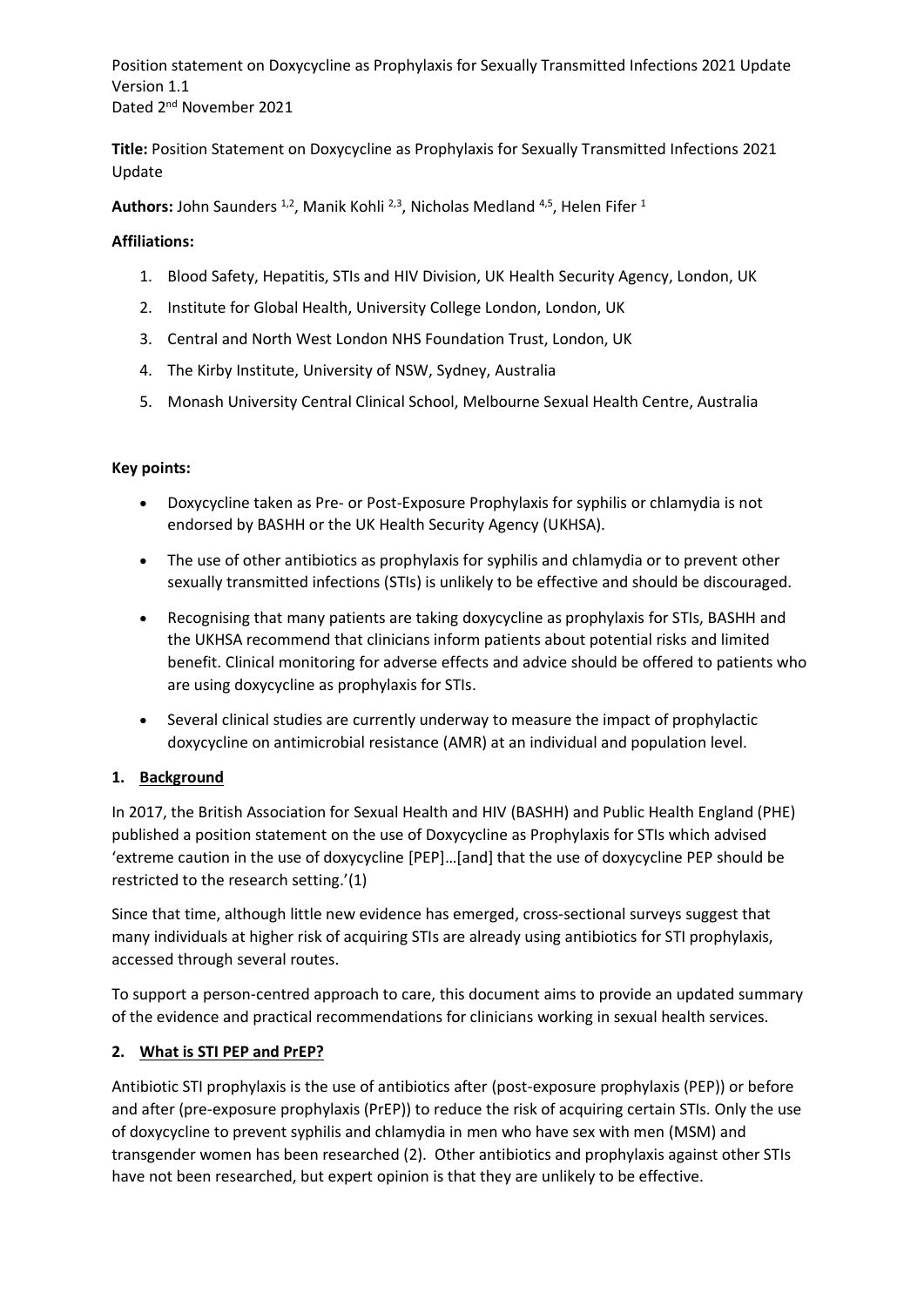Only one published study exploring doxycycline STI prophylaxis was powered to show efficacy. This sub-study of the Ipergay HIV pre-exposure prophylaxis (HIV-PrEP) trial was an open label, randomised controlled trial to determine the efficacy of doxycycline hyclate STI PEP taken as a single 200mg dose within the first 24 hours, and no later than 72 hours, after condomless sex among 232 MSM and transgender women using HIV-PrEP (3).

A significant decrease was observed in the occurrence of the first episode of chlamydia (HR = 0.30, 95% CI 0.13-0.70, *p*=0.006) i.e. a 70% reduction, and for a first episode of syphilis (HR = 0.27, 95% CI 0.07-0.98, *p*=0.047), i.e. a 73% reduction. No significant difference in the incidence of gonorrhoea was observed (HR = 0.83, 95% CI 0.47-1.47, *p*=0.52).

An earlier open-label pilot randomised controlled trial (RCT) of 100mg doxycycline hyclate daily involving 30 MSM living with HIV was not powered to show a reduction, but did observe a reduction in STIs that were not statistically significant (4).

## **3. How many people are using STI prophylaxis?**

The 2019 HIV-PrEP User (cross-sectional, online) Survey found that 9% (167/1,856) of respondents using HIV-PrEP reported taking antibiotic STI prophylaxis and that it was associated with higher risk behaviours compared to those who did not use it (≥5 condomless sex partners in the past 6 months (aOR=1.80; 95% CI 1.22 to 2.64), chemsex in the past 12 months (aOR=1.88; 95% CI 1.20 to 2.93) and an STI diagnosis in the past 12 months (aOR=1.54; 95% CI 1.08 to 2.18)(5). Similarly use was reported by 8% (6/106) of HIV PrEP users attending the 56 Dean Street sexual health service, 9.9% (105/1065) attending the Melbourne Sexual Health Centre and 2.2% (7/321) MSM attending Dutch sexual health services (6-8).

Early analyses of cross sectional, community-based survey data collected during the COVID-19 pandemic in the UK suggests that up to 40% of MSM who report having ever used antibiotics as STI prophylaxis used something other than doxycycline [Kohli/HPRU, unpublished].

## **4. Antimicrobial resistance**

The main concern about using doxycycline prophylaxis is in relation to antimicrobial resistance (AMR) in sexually and non-sexually transmitted infections. Every effort should be taken to ensure the optimal use of antibiotics.

Tetracycline resistance in *Treponema pallidum (subsp. pallidum)*, the bacterium that causes syphilis, has not been demonstrated. There is no definitive evidence for stable tetracycline resistance in *Chlamydia trachomatis*. Small studies have reported detection of AMR determinants but correlation between *in vitro* doxycycline minimum inhibitory concentrations (MICs) and treatment failure is poor (9). However, stable and transmitted resistance has been seen in non-human chlamydia species such as *Chlamydia suis* (in pigs) due to antibiotic use in farming (10).

Selection pressure on other STIs may not be clinically significant; high rates of tetracycline (doxycycline) resistance in *Neisseria gonorrhoeae* already preclude treatment of gonorrhoea with doxycycline. Doxycycline has poor efficacy against *Mycoplasma genitalium*, although the reason for this is not clear as no molecular basis for tetracycline resistance has been identified in *Mycoplasma genitalium.*

The most difficult, but potentially most significant, risk to quantify is selection of resistance amongst potentially pathogenic bacterial flora such as *Staphylococcus aureus* and respiratory tract pathogens;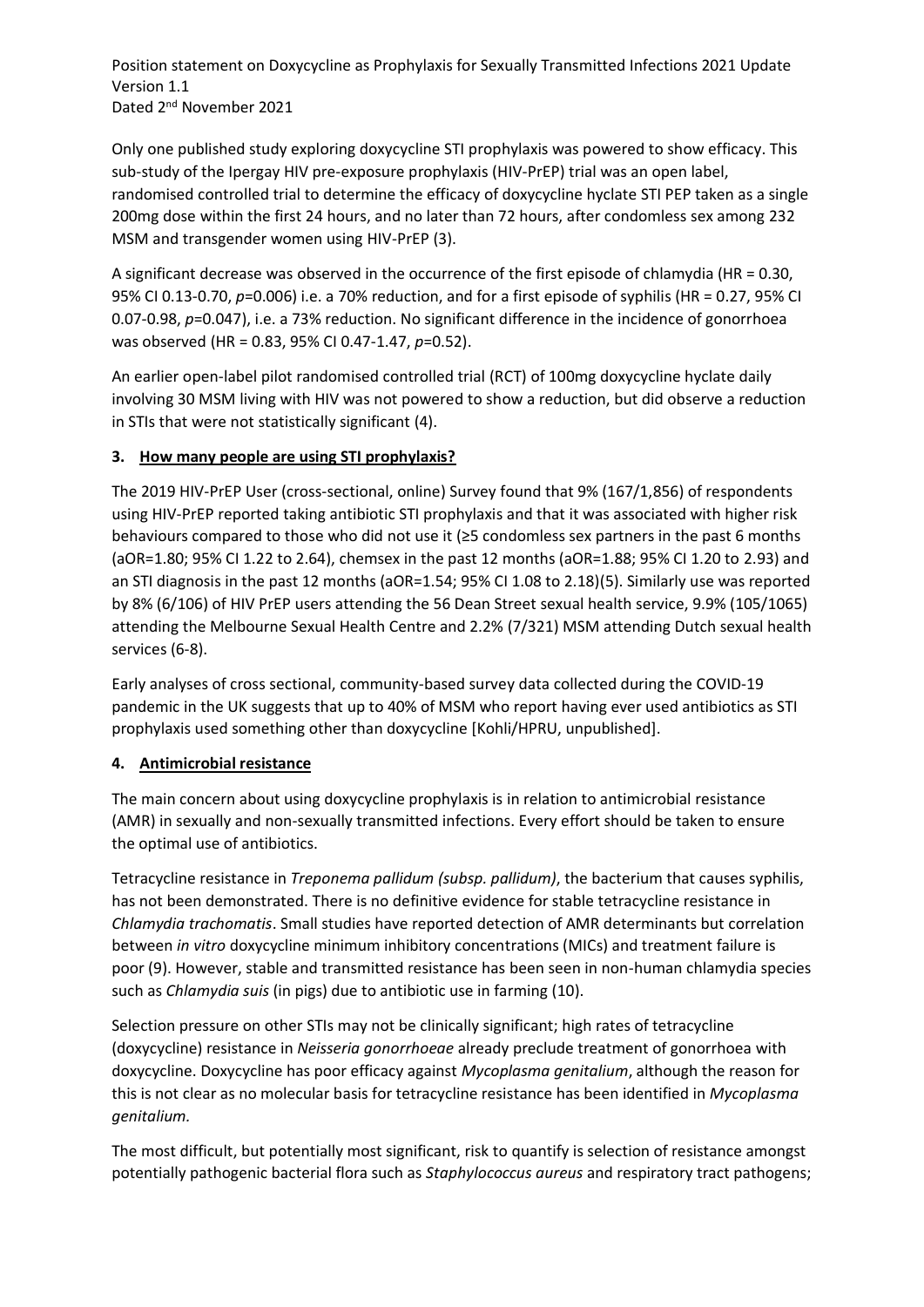doxycycline is a first-line antibiotic for both community and hospitalised patients with skin and soft tissue infections and respiratory tract infections. In an era of increasing AMR, stewardship remains critical to preserve antibiotics.

## **5. Safety and tolerability**

Mild to moderate side effects of doxycycline are common, particularly in combination with HIV-PrEP and are predominantly gastroenterological and dermatological (3, 4). Doxycycline is largely safe when prescribed or supervised by clinicians highly experienced in identifying known safety concerns. Widespread use without clinical monitoring and advice, may lead to unsafe exposures (e.g. in cisgender women or transmen who are or might become pregnant) or failure to recognise rare toxicities.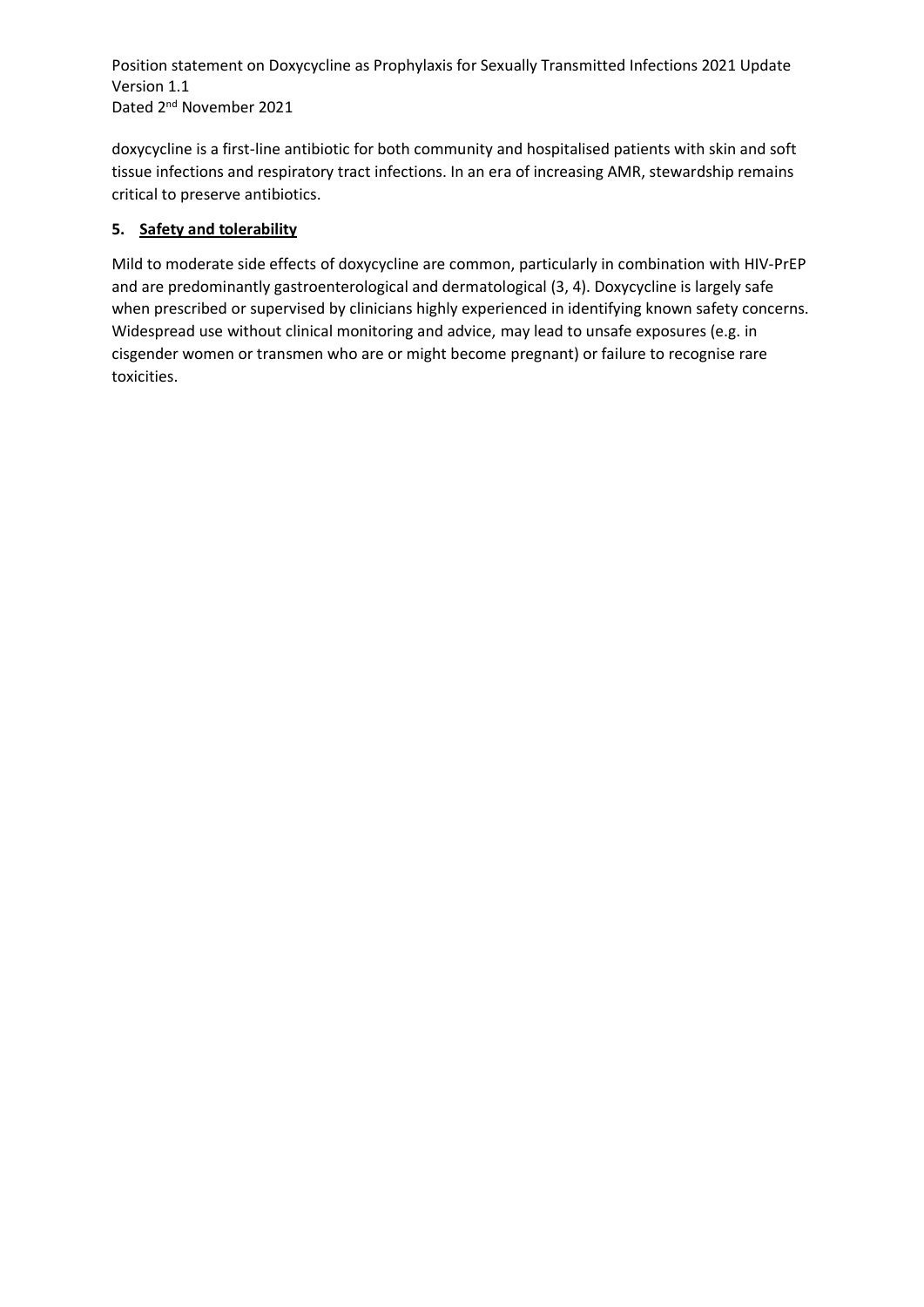#### **Box 1: Recommendations for clinicians**

- Make asking about the recent use of antibiotics, for any reason, routine. This includes specifically asking about the use of antibiotics to prevent STIs (i.e. as prophylaxis).
- If someone reports using antibiotics for STI prophylaxis:
	- o Enquire about and document:
		- $\blacksquare$  which antibiotic(s) they are using
		- how they are taking them (regimen); e.g., as PrEP, PEP or in another way
- Additional tests are not required the person should be managed in accordance with national and local guidelines for their presenting complaint and subsequent follow up.
- Offer information about the use of antibiotics for STI prophylaxis:
	- o The use of antibiotics as STI prophylaxis is not recommended by any national professional organisation because of concerns of antimicrobial resistance in STI and non-STI organisms. Use of antibiotics in this way is off-label and not supported by any guidelines.
	- $\circ$  Studies have only explored the use of doxycycline as prophylaxis for STIs. There are no studies to suggest any other antibiotics might work.
	- $\circ$  The current evidence base is small and only supports the use of doxycycline as postexposure prophylaxis (PEP) to reduce the risk of infection with chlamydia and syphilis. It would not prevent gonorrhoea or mycoplasma and will not prevent viral STIs.
	- $\circ$  Doxycycline PEP, as used in the Ipergay sub-study, involves taking 200mg as a single oral dose within 24hours of condomless sex, used a maximum of three times per week (600mg total weekly dose).
	- $\circ$  Doxycycline is well tolerated by most people but is not safe in pregnancy. Individuals using doxycycline and for whom pregnancy is a possibility should be advised about options for contraception.
	- o Discuss side effects of doxycycline as per the summary of product characteristics (SPC).

## **Acknowledgements**

We thank the following for their valuable contributions to this position statement: Patient and community representatives who gave advice and feedback, including Will Nutland and PrEPster; Amy Evans, Margaret Kingston and Craig Tipple (BASHH Clinical Effectiveness Group); Paddy Horner and Cathy Ison (BASHH Bacterial Specialist Interest Group); Diane Ashiru-Oredope, Colin Brown, Kate Folkard, Rachel Pitt and Neil Woodford (AMR and STI Divisions, UKHSA).